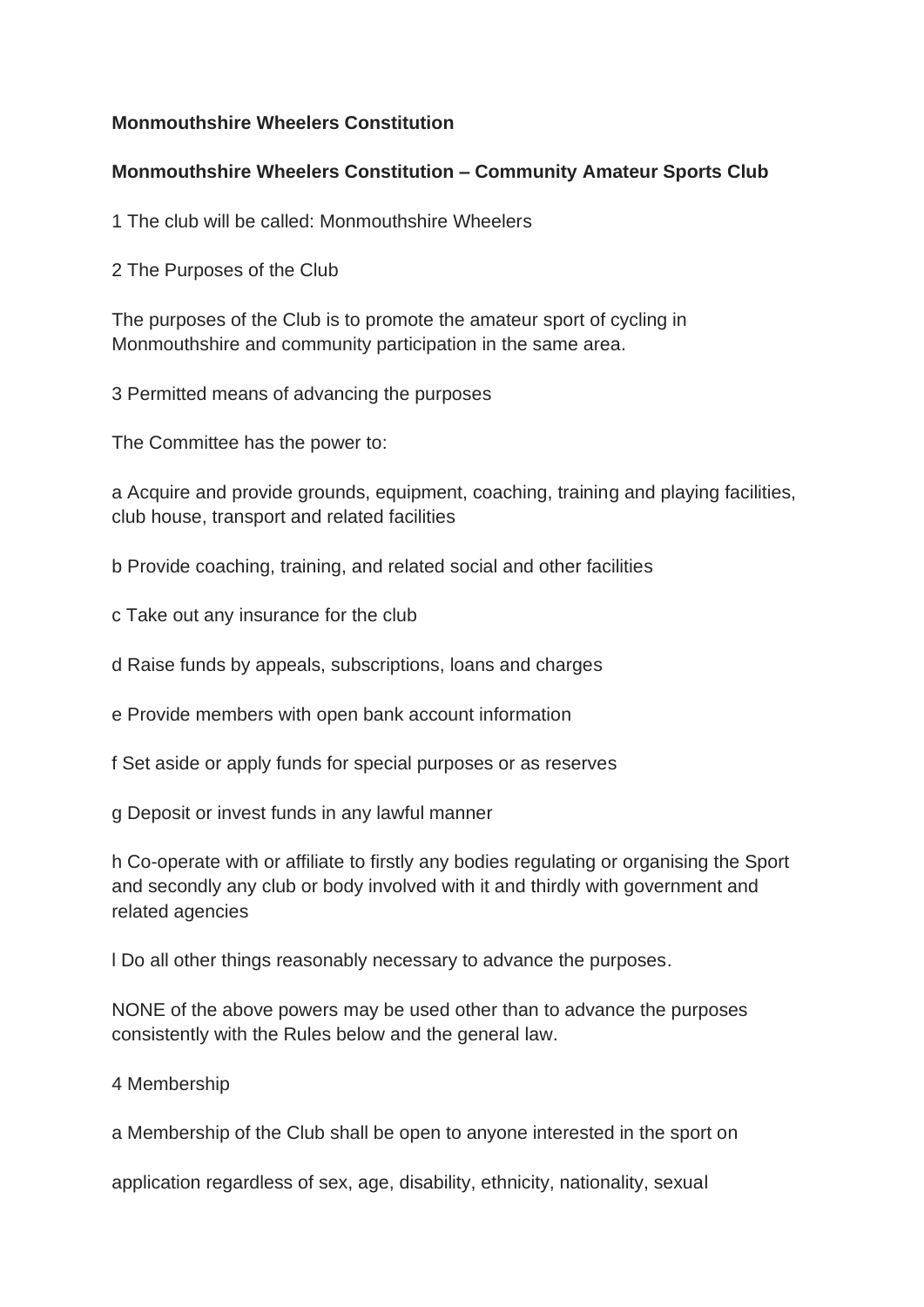orientation, religion or other beliefs. However, limitation of membership according

to available facilities and regulations is allowable on a non-discriminatory basis.

b The Club may have different classes of membership and subscription on a nondiscriminatory and fair basis. The Club will keep subscriptions at levels that will not

pose a significant obstacle to people participating.

c The Club Committee may refuse membership, or remove it, only for good cause

such as conduct or character likely to bring Monmouthshire Wheelers or the sport into disrepute. Appeal against refusal or removal may be made to an appointed panel consisting of the club committee .

5 All General Meetings

a All members may attend all general meetings of the Club in person.

b Such meetings need 14 clear days' written notice to members.

c The quorum for all general meetings is 15 members present or 50% of the total membership whichever is greater.

d The Chair or (in his or her absence) another member chosen at the meeting shall

preside.

e Except as otherwise provided in these Rules, every resolution shall be decided by

a simple majority of the votes cast on a show of hands.

f Formalities in connection with General Meetings (such as how to put down

resolutions) shall be decided by the Committee and publicised to Club members

6 Annual General Meetings (AGM)

The Club will hold an AGM once in every calendar year and not more than 15

months after the last AGM. At every AGM:

a The Members will elect a Committee including a Chair, Treasurer, Events manager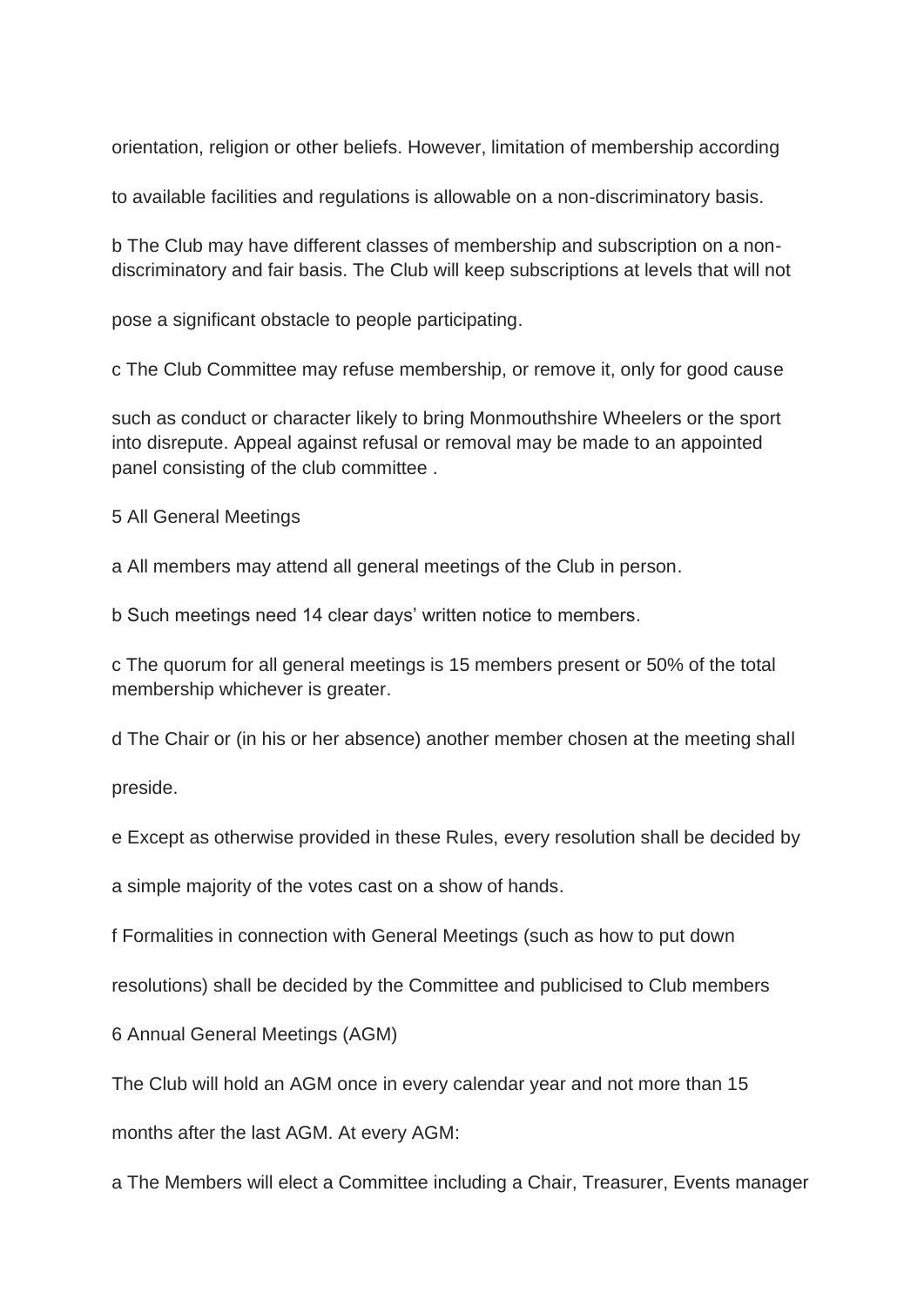and Secretary to serve until the next AGM;

b The Treasurer will produce accounts of the Club for the latest financial year

audited as the Committee shall decide;

c The Committee will present a report on the Club's activities since the previous

AGM;

d The Members will appoint a suitable person to audit the accounts; and

e The Members will discuss and vote on any resolution (whether about policy or

to change the Rules) and deal with any other business put to the meeting.

7 Extraordinary General Meetings (EGM)

An EGM shall be called by the Secretary within 14 days of a request to that effect

from the Committee or on the written request of not less than 10 members signed by them. Such an EGM shall be held on not less than 14 or more than 21 days' notice at a place decided upon by the Committee or in default by the Chair.

8 The Committee

A Role

Subject to these Rules the Committee shall have responsibility for the management of the Club, its funds, property and affairs.

# B Property etc

i. The property and funds of the Club cannot be used for the direct or indirect private benefit of members other than as reasonably allowed by the Rules.

ii. The Club may provide sporting and related social facilities, sporting equipment,

coaching, courses, insurance cover, event expenses, post event refreshments and other ordinary benefits of Community Amateur Sports Clubs as provided for in the Finance Act 2002.

iii. The Club may also in connection with the sports purposes of the Club: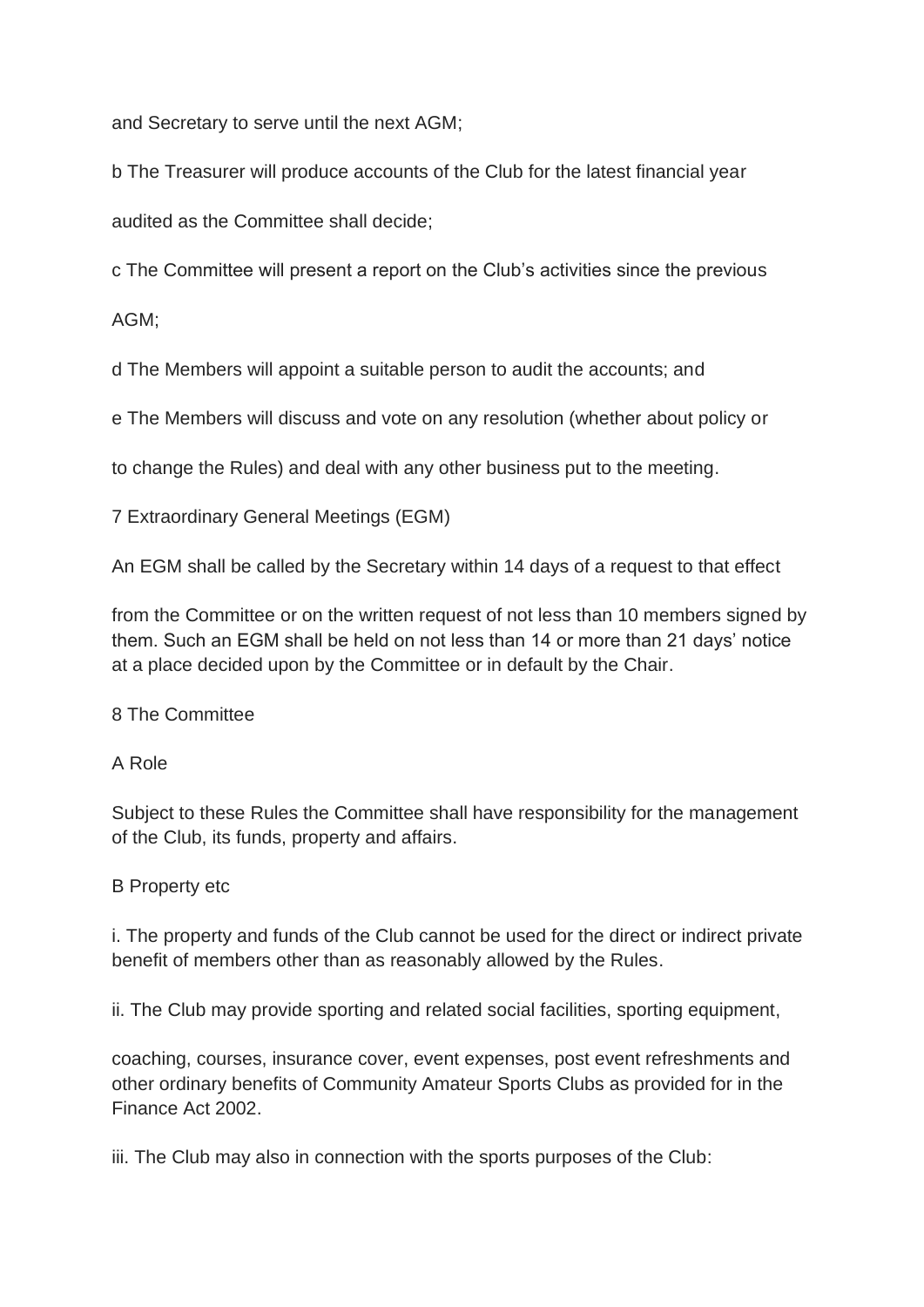a Sell and supply food, drink and related sports clothing and equipment;

b Employ members (though not for riding) and remunerate them for providing goods and services, on fair terms set by the Committee without the person concerned being present;

c Pay for reasonable hospitality for visiting teams and guests;

d Indemnify the Committee and members acting properly in the course of the running of the Club against any liability incurred in the proper running of the Club (but only to the extent of its assets).

iv. The Committee will have due regard to the law on disability discrimination and

child protection

# C Composition etc

i. The Committee shall consist of at least three and not more than 8 members (including Officers).

ii. The Committee members may co-opt club members (up to the maximum permitted number) to serve until the end of the next AGM.

iii. Any Committee member may be re-elected or re-co-opted without limit.

iv. A Committee member ceases to be such if he or she ceases to be a member of the Club, resigns by written notice, or is removed by the Committee for good cause after the Member concerned has been given the chance of putting his/her case to the Committee with an appeal to the Club members, or is removed by club members at a general meeting. The Committee shall fairly decide time limits and formalities for these steps.

# D Committee meetings

a Whenever a Committee member has a personal interest in a matter to be discussed, he/she must declare it, withdraw from that part of the meeting (unless asked to stay), not be counted in the quorum for that agenda item and withdraw during the vote and have no vote on the matter concerned.

b The Committee may decide its own way of operating. Unless it otherwise resolves the following rules apply: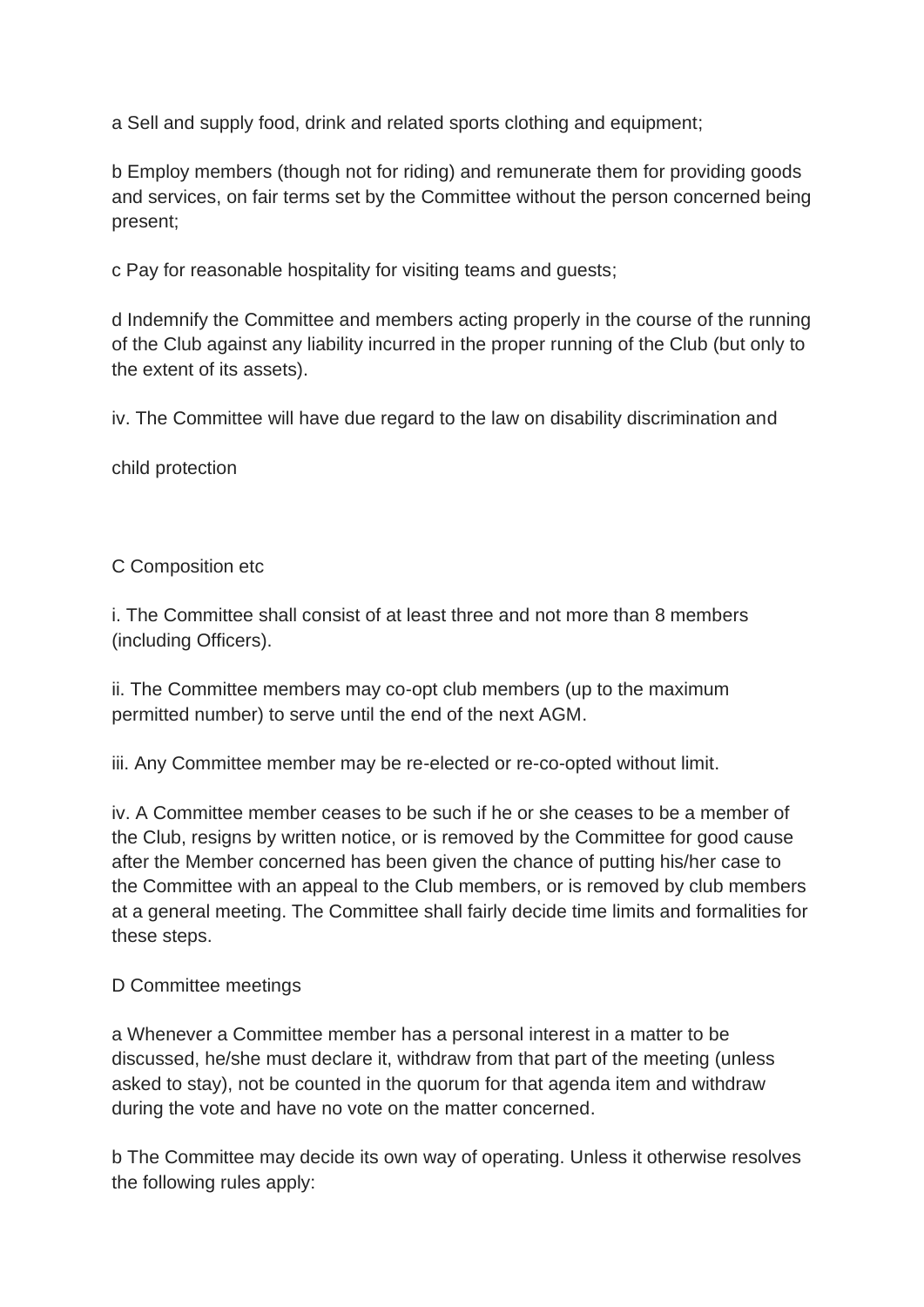a At least 2 members must be present for the meeting to be valid;

b The Chair, or whoever else those present choose shall chair meetings;

c Decisions shall be by simple majority of those voting;

d A resolution in writing signed by every Committee member shall be valid without a meeting;

e The chair of the meeting shall not have a casting vote.

### E Delegation etc

The Committee may delegate any of their functions to sub-committees but must specify the scope of its activity and powers; the extent to which it can commit the funds of the Club; its membership; its duty to report back to the Committee. The Committee may wind up any sub-committee at any time or to change its mandate and operating terms.

### F Disclosure

Annual club reports and statements of account must be made available for inspection by any member and all club records may be inspected by any Committee member.

#### 9 Amendments

a These Rules may be amended at a general meeting by two-thirds of the votes cast but not (if relevant) so as to jeopardise the Club's status as a Community Amateur Sports Club as first provided for by the Finance Act 2002 and not in any event to alter its purposes (unless the procedure set out in 9 (b) has been followed) or winding up provisions.

b The Club Purposes may be changed to include another eligible sport if the Committee unanimously agree and the members also agreed the change by a 75% majority of votes cast.

c The members may vote to wind up the Club if not less than three-quarters of those present and voting support that proposal at a properly convened general meeting.

d The Committee will then be responsible for the orderly winding up of the Club's affairs.